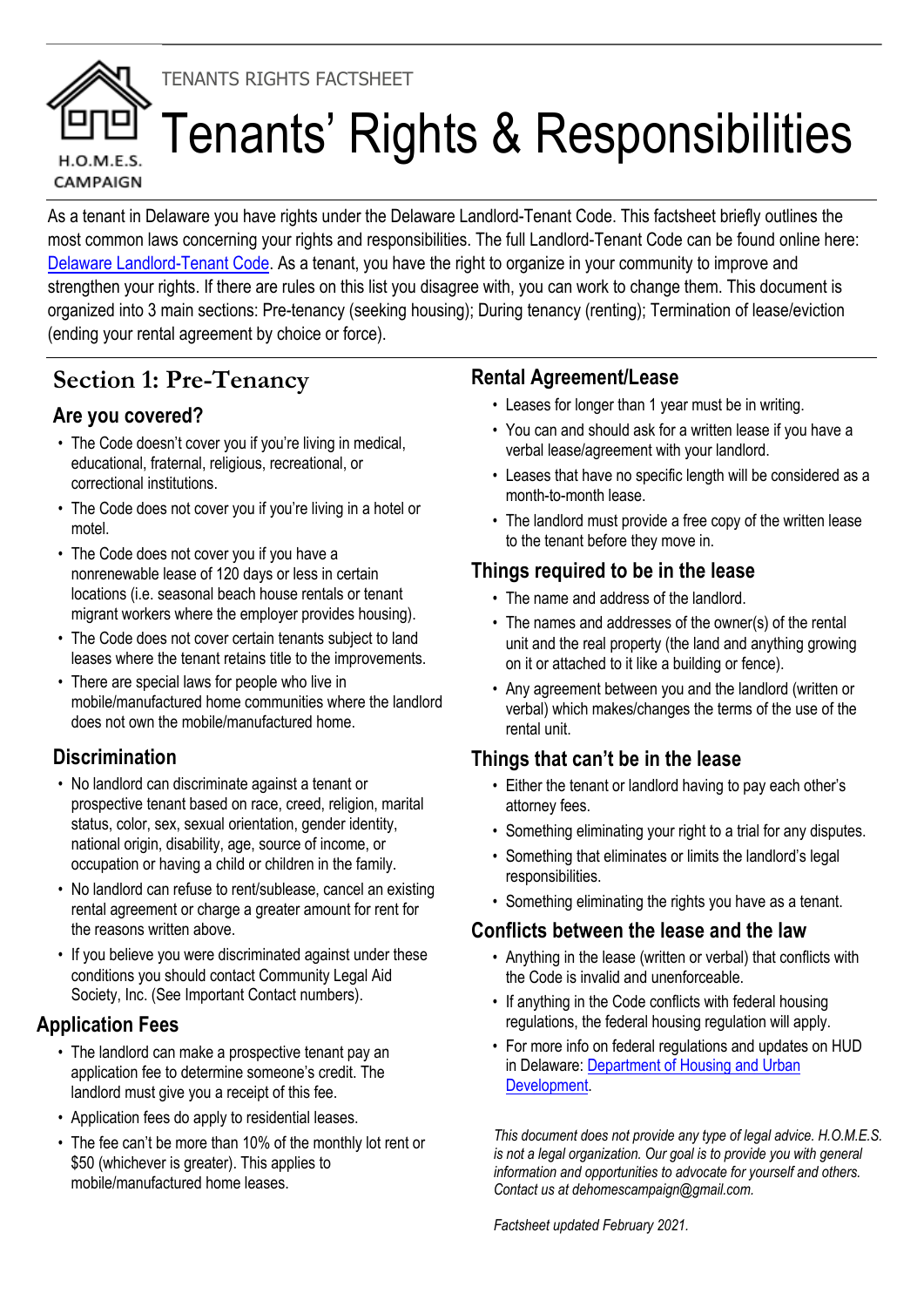#### **Security Deposit**

- If your lease is 1 year or more (unfurnished apartment): security deposit = 1 month's rent or less.
- If your rental unit is furnished: there is no limit for the security deposit.
- A lease with no specific length/a month-to-month lease: security deposit can be more than 1 month's rent (after 1 year in the rental unit you can get back any extra amount paid if the deposit was more than 1 month's rent).
- Pet deposit: 1 month's rent or less regardless of lease term (certified service animals don't require a pet deposit).

#### **Getting your security deposit back**

- Before leaving the rental unit, you have to give the landlord a forwarding address (in writing by sending a letter and get a certificate of mailing from the post office) to receive your deposit.
- Within 20 days of the termination of your lease, the landlord has to return the full security deposit OR give you a list with any deductions from the deposit for damages to the rental unit. If the landlord does not give you this list, they must return the full security deposit to you.
- If you disagree with any of the deductions, tell your landlord within 10 days of receiving the list (in writing by sending a letter and get a certificate of mailing from the post office).
- If you don't give a forwarding address prior to terminating your lease you can still request (in writing) the unused portion of their security deposit for up to one year after tenancy termination.

# **Section 2: During Tenancy**

#### **Moving in**

- If the rental unit is not ready for you to move in at the beginning of your lease, you don't have to pay rent. You are allowed to give written notice to terminate your lease if this happens. You can also request a full refund of any prepaid rent or security/pet deposit.
- You can go to court to recover reasonable expenses used for substitute housing for up to a month if you could not enter the rental unit because the landlord failed to adhere to housing codes. The expenses cannot exceed the agreed upon rent for one month.
- The rental unit cannot endanger your health or safety. Any areas, facilities, and utilities maintained by the landlord must be kept clean and in good working order.
- You can put in a new lock if you pay for it, your landlord is notified in writing (by sending a letter and get a certificate of mailing from the post office, and the new lock doesn't cause damage to the door.

#### **Repairs**

• When you notify the landlord (in writing by sending a letter and get a certificate of mailing from the post office) of a potential issue, they must start repairs within 10 days and must complete repairs within 30 days.

- If the landlord doesn't start the repairs within 10 days you must send a second letter informing them that you will make the repairs yourself.
- If you make the repairs yourself you can subtract the cost from your rent (total subtracted must be either less than ½ month's rent or \$200).

# **Paying rent**

- You and your landlord agree to when and where/how you pay your rent.
- Cash payment: the landlord must give you a receipt within 15 days of payment and must keep a record of all payments for at least 3 years.
- Late charge (if included in lease): can't be more than 5% of 1 month's rent and can't be enforced until 5 days after due date.
- Failure to pay rent: the landlord can send a notice which requires rent to be paid within 5 days (from the date the notice was sent) or the lease will be terminated. The landlord must receive a court order before they can try to remove you from the property.

#### **Your obligations to the unit**

- Keep the rental unit and plumbing fixtures clean and safe.
- Dispose of waste in a clean and safe way.
- Use facilities (electricity, plumbing, heating, etc.) in a reasonable way.
- Don't damage or allow guests to damage the rental unit or facilities.
- Don't interfere with the smoke detector or carbon monoxide detector.
- Tell the landlord (in writing by sending a letter and get a certificate of mailing from the post office) of any needed repairs.
- Using the rental unit only as your home (unless otherwise stated in the lease).

#### **Rules from landlord**

- Any rules and regulations must be reasonable, clear, and enforced in a fair way.
- The landlord must tell you these rules at the beginning of your tenancy. If new rules are created by the landlord after you've moved in, the landlord must tell you and you both agree to it in writing.

#### **Landlord's access to the unit**

- The landlord has to give you at least 48 hours' notice to enter the rental unit (unless for repairs requested by you or for emergencies).
- You have to give access during business hours for the landlord to inspect the unit, read utility meters, make repairs, decorations, alterations, or improvements or to show the unit to prospective tenants.
- You can be held legally responsible for any harm caused by not giving the landlord access to the unit (considering they gave 48 hours' notice).